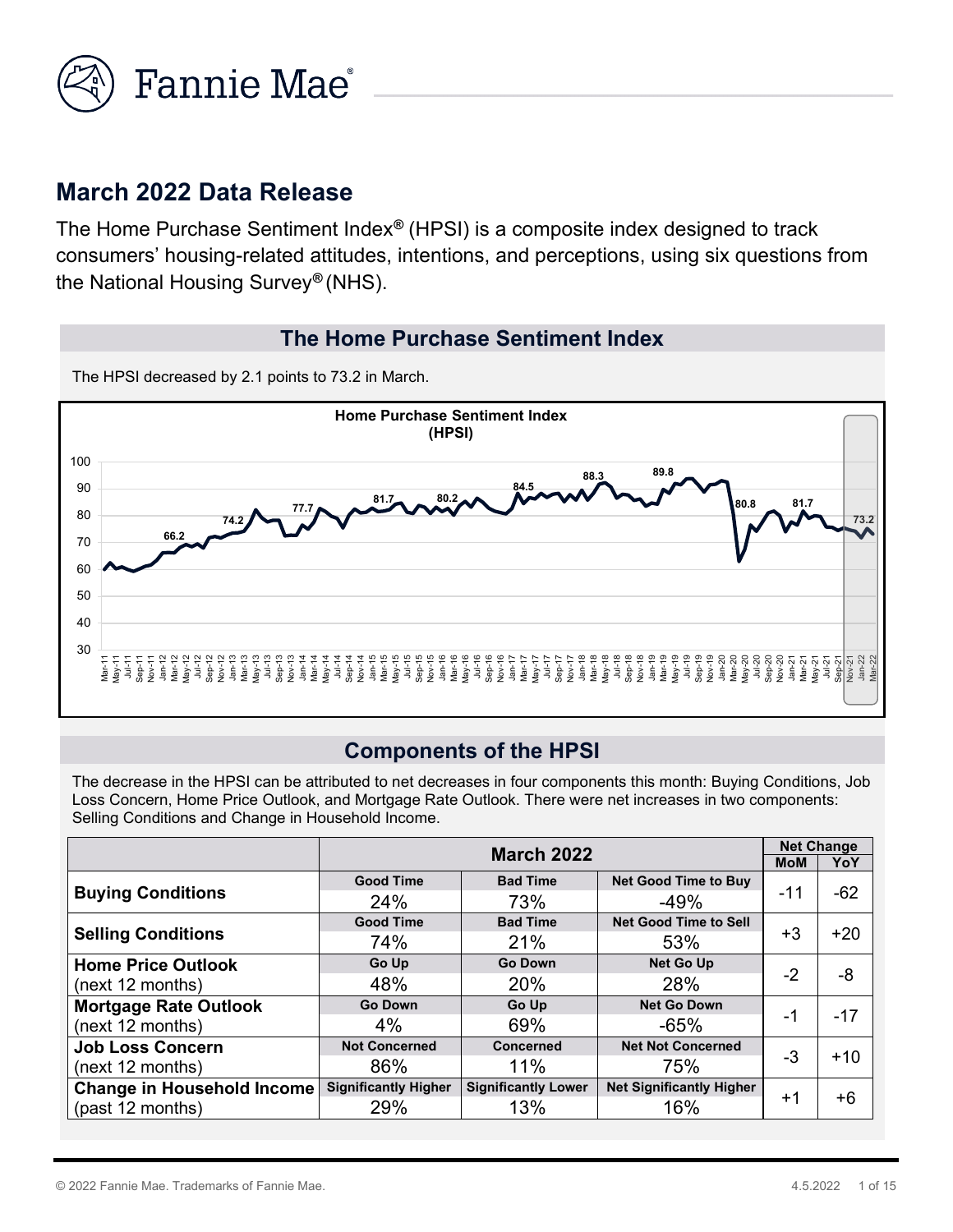

## **Components of the HPSI –** Good/Bad Time to Buy and Sell a Home

In March, the net share of consumers who say it is a good time to buy decreased by 11 percentage points to -49%, a new survey low.



The net percentage of those who say it is a good time to sell increased by 3 percentage points.

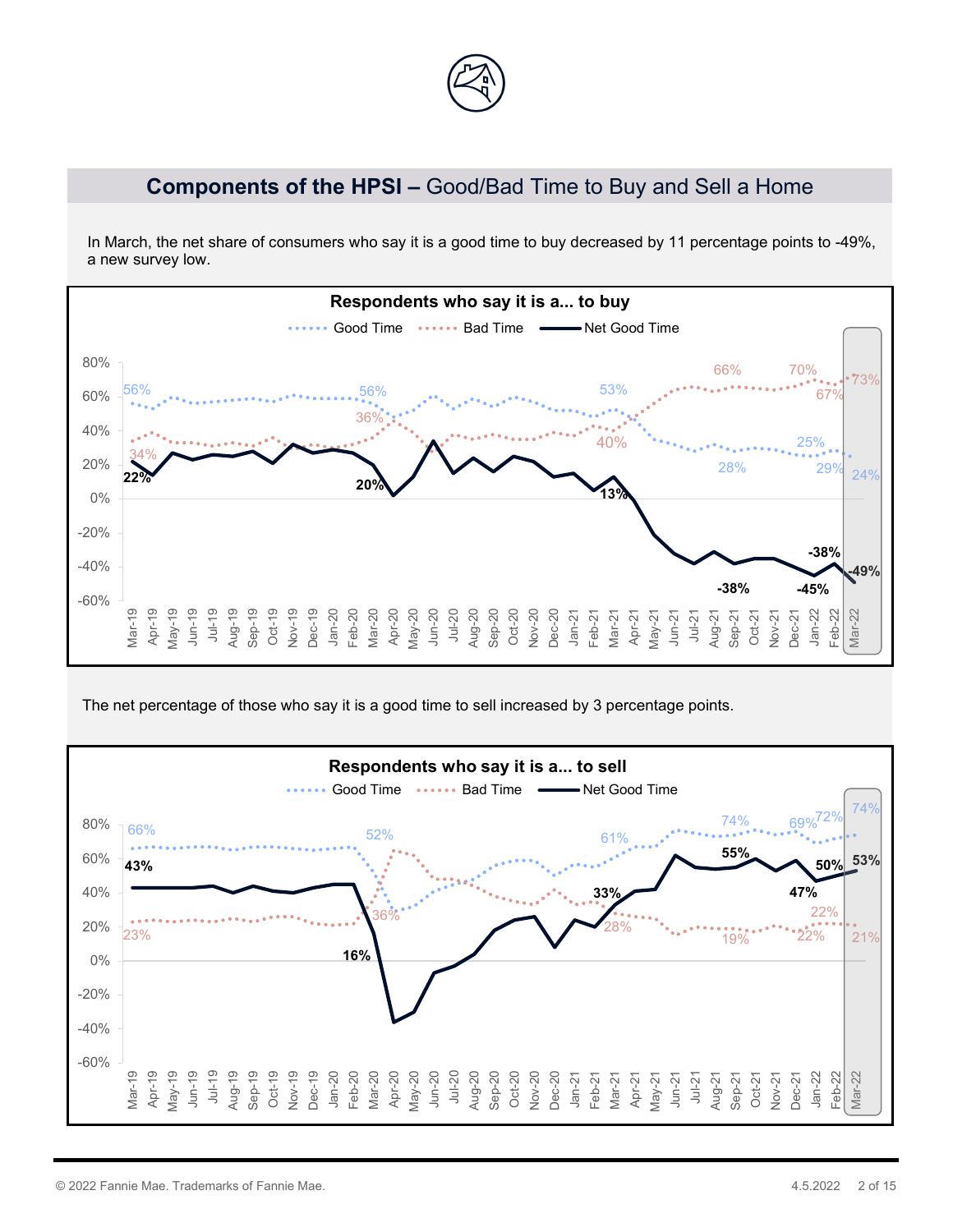#### **Components of the HPSI –** Home Price and Mortgage Rate Expectations

The net share of consumers who say home prices will go up decreased by 2 percentage points, reversing the trend seen in recent months.



This month, the net share of those who say mortgage rates will go down over the next 12 months decreased 1 percentage point to -65%, a new survey low.

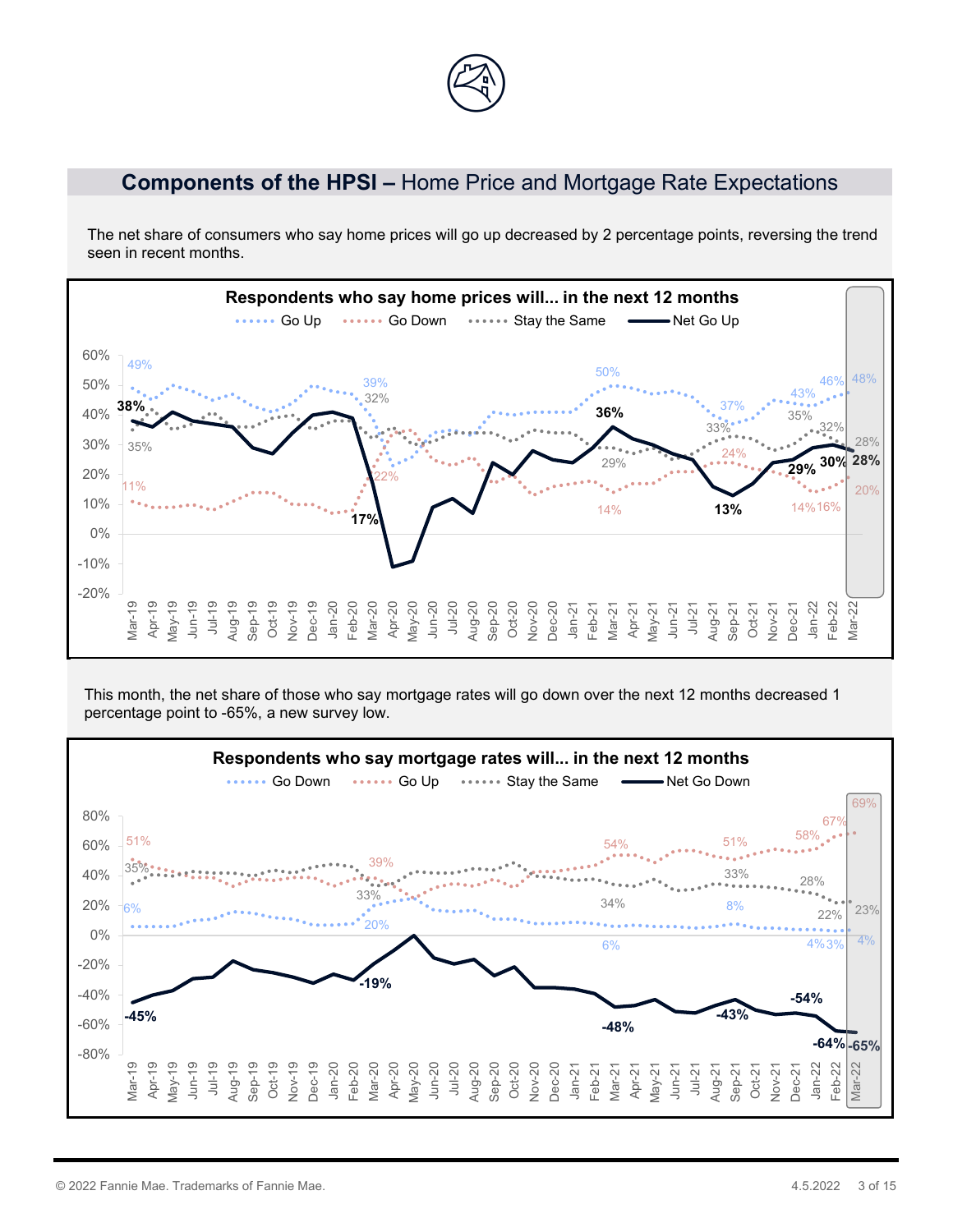

#### **Components of the HPSI –** Job Concerns and Household Incomes

In March, the net share of employed consumers who say they are not concerned about losing their job decreased 3 percentage points to 75%.



The net share of those who say their household income is significantly higher than it was 12 months ago increased 1 percentage point to 16%.

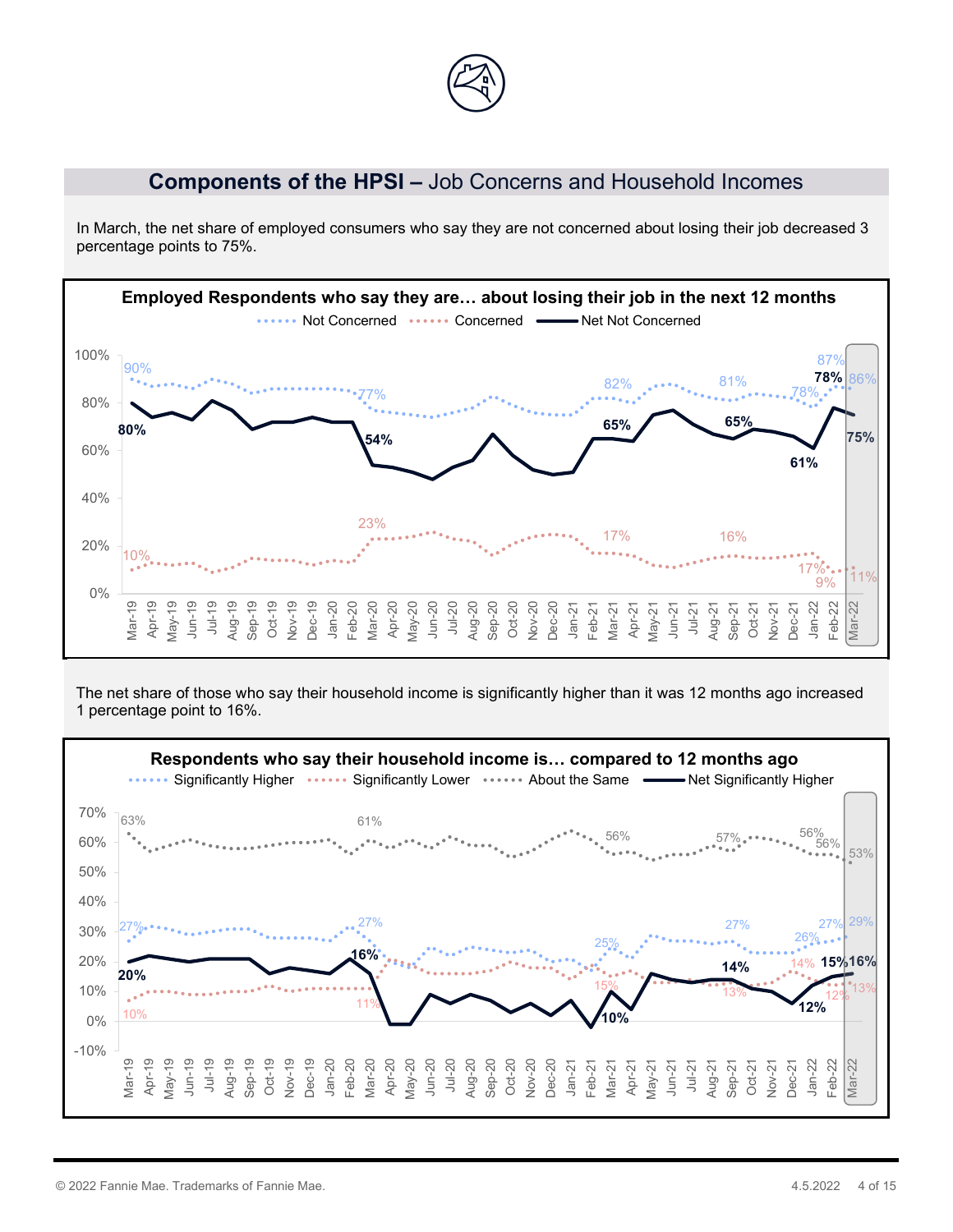

#### **Additional National Housing Survey Key Indicators**

On average, consumers expect rental prices to increase 7.2% over the next 12 months, a 0.1 percentage point increase from last month. They expect home prices to increase 2.2% over the next 12 months, a 0.8 percentage point decrease from last month.



The share of consumers who expect home rental prices to go up decreased by 1 percentage point to 68%, while the share who expect home rental prices to go down increased 2 percentage points to 5%.

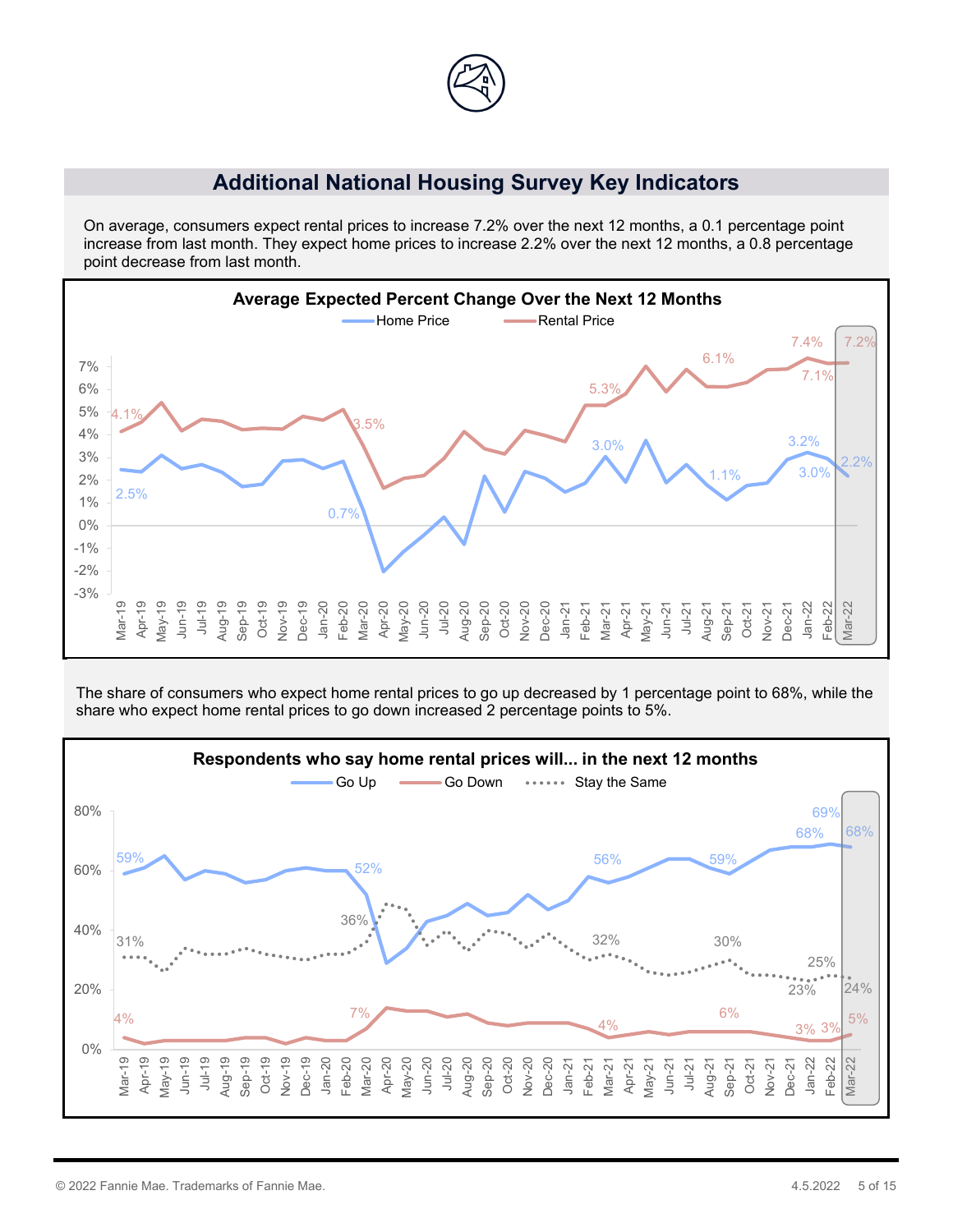

#### **Additional National Housing Survey Key Indicators**

The share of consumers who say they would buy a home if they were going to move decreased by 1 percentage point to 66%. The share who say they would rent rose 1 percentage point to 28%.



The share of consumers who say getting a mortgage would be easy decreased 1 percentage point to 57%, while the share of those who say it would be difficult increased 3 percentage points to 41%.

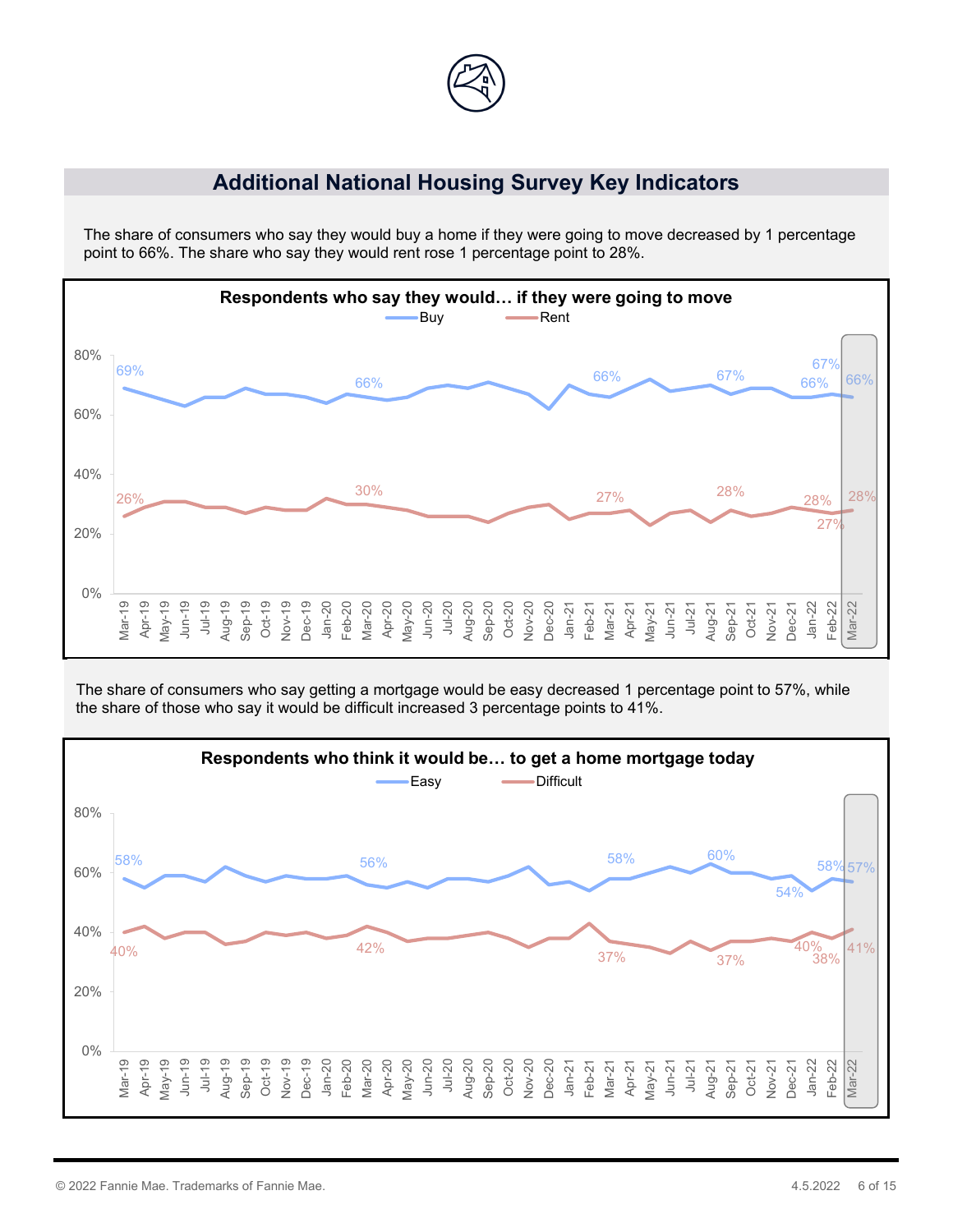

### **Additional National Housing Survey Key Indicators**

The share of consumers who expect their personal financial situation to get better slightly decreased to 40%, the share who expect it to stay the same decreased 3 percentage points to 35%, and the share who expect it to get worse increased 5 percentage points to 25%.



The share of consumers in March who say the economy is on the wrong track rose 5 percentage points to 73%. The share who say it is on the right track fell 3 percentage points to 21%.

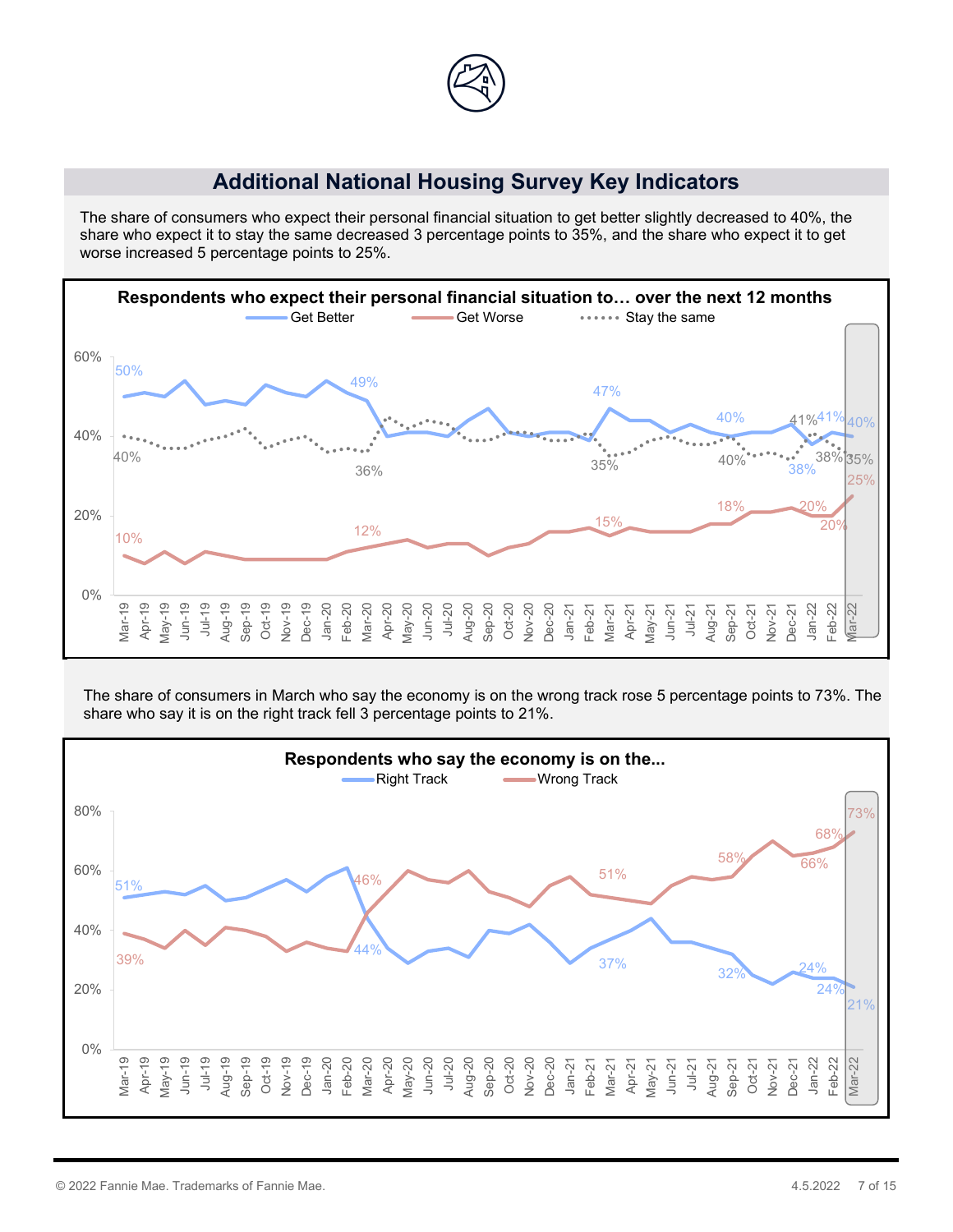

# **The National Housing Survey®**

March 2022 APPENDIX

#### **About the Survey**

The National Housing Survey® polled a nationally representative sample of 1,012 household financial decision makers (margin of error  $\pm 3.1\%$ ) aged 18 and older between March 1st, 2022 and March 23<sup>rd</sup>, 2022.

Interviews were conducted by PSB, in coordination with Fannie Mae.

The statistics in this release were estimated from sample surveys and are subject to sampling variability as well as nonsampling error, including bias and variance from response, nonreporting, and undercoverage. Averages of expected price changes were calculated after converting responses of "stay the same" to 0% and after excluding outliers, which were defined to be responses that were more than two standard deviations from the mean.

| How the Home Purchase Sentiment Index (HPSI) is Calculated*                                                                                                                                                                           |     |  |  |  |
|---------------------------------------------------------------------------------------------------------------------------------------------------------------------------------------------------------------------------------------|-----|--|--|--|
| Net Good Time to Buy<br>Very or Somewhat Good Time To Buy - Very or Somewhat Bad Time To Buy                                                                                                                                          | Q12 |  |  |  |
| Net Good Time to Sell<br>Very or Somewhat Good Time To Sell - Very or Somewhat Bad Time To Sell                                                                                                                                       | Q13 |  |  |  |
| Net Home Prices Will Go Up (next 12 months)<br>Q15<br>Home Prices Will Go Up - Home Prices Will Go Down                                                                                                                               |     |  |  |  |
| Net Mortgage Rates Will Go Down (next 12 months)<br>Q20B<br>Mortgage Rates Will Go Down - Mortgage Rates Will Go Up                                                                                                                   |     |  |  |  |
| Net Confident About Not Losing Job (next 12 months)<br>Among Employed Respondents, Not at All or Not Very Concerned about Losing Job -<br>Q112B<br>Very or Somewhat Concerned about Losing Job                                        |     |  |  |  |
| Net Household Income is Significantly Higher (past 12 months)<br>Q116<br>Income is Significantly Higher - Income is Significantly Lower                                                                                               |     |  |  |  |
| $HPSI = \frac{Q12 + Q13 + Q15 + Q20B + Q112B + Q116}{4} + 63.5$                                                                                                                                                                       |     |  |  |  |
| * The HPSI calculation includes the addition of a constant of 63.5 in order to set the index's initial value at 60 as of March 2011, in range<br>with the <b>Index of Consumer Sentiment</b> and the <b>Consumer Confidence Index</b> |     |  |  |  |

with the **Index of Consumer Sentiment** and the **Consumer Confidence Index**

**Time Series Data:** <https://www.fanniemae.com/media/document/xlsx/nhs-monthly-indicator-data-040722>

**HPSI Overview:** <https://www.fanniemae.com/media/document/pdf/hpsi-overviewpdf>

**HPSI White Paper:** <https://www.fanniemae.com/media/document/pdf/hpsi-whitepaperpdf>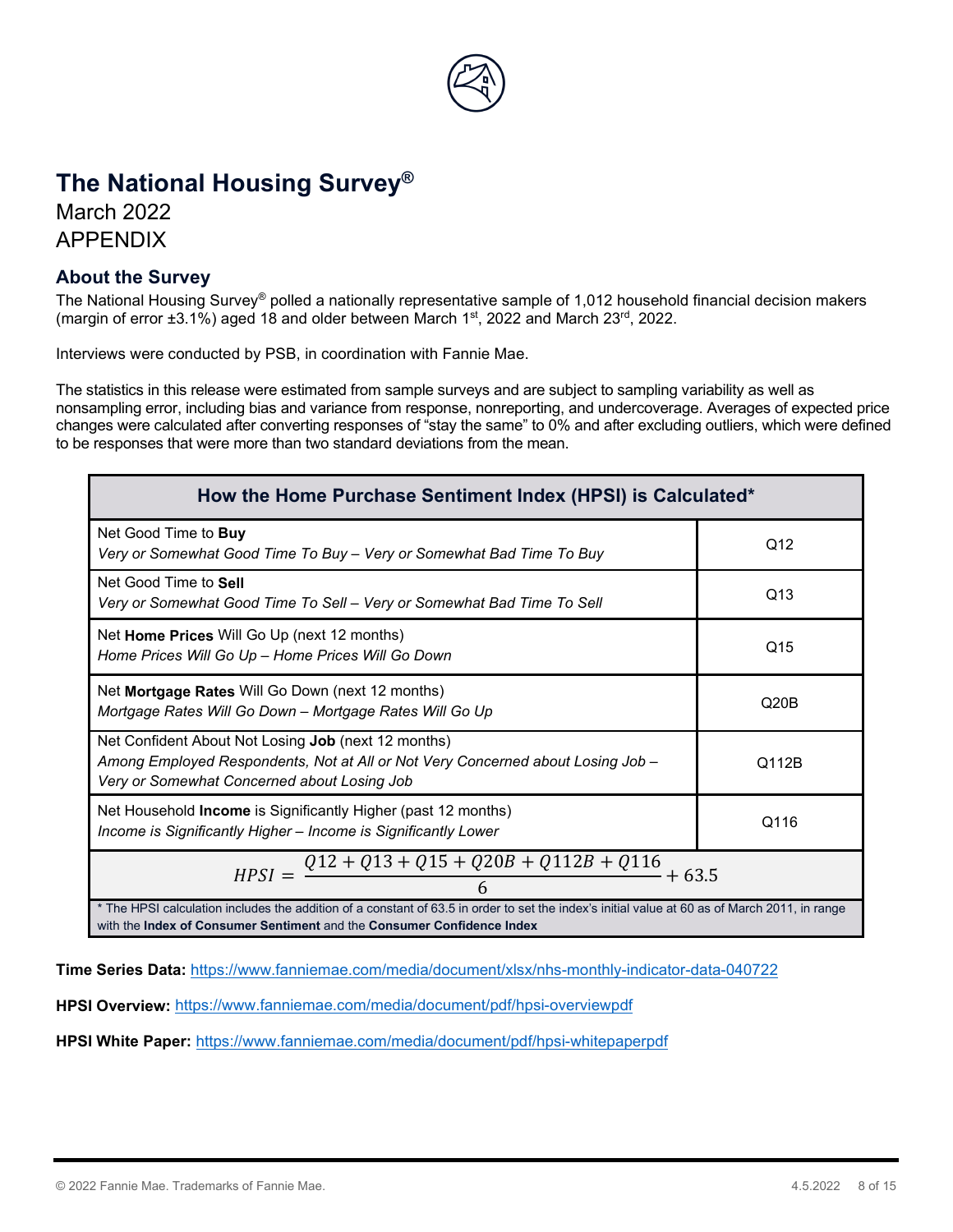

| Home Purchase Sentiment Index Over the Past 12 Months |      |  |  |  |  |
|-------------------------------------------------------|------|--|--|--|--|
| March 2021                                            | 81.7 |  |  |  |  |
| April 2021                                            | 79.0 |  |  |  |  |
| May 2021                                              | 80.0 |  |  |  |  |
| <b>June 2021</b>                                      | 79.7 |  |  |  |  |
| <b>July 2021</b>                                      | 75.8 |  |  |  |  |
| August 2021                                           | 75.7 |  |  |  |  |
| September 2021                                        | 74.5 |  |  |  |  |
| October 2021                                          | 75.5 |  |  |  |  |
| November 2021                                         | 74.7 |  |  |  |  |
| December 2021                                         | 74.2 |  |  |  |  |
| January 2022                                          | 71.8 |  |  |  |  |
| February 2022                                         | 75.3 |  |  |  |  |
| <b>March 2022</b>                                     | 73.2 |  |  |  |  |

## **Percent of respondents who say it is a good or bad time to buy**

|                   | % Good Time to Buy | % Bad Time to Buy | Net % Good Time to Buy |
|-------------------|--------------------|-------------------|------------------------|
| March 2021        | 53                 | 40                | 13                     |
| April 2021        | 47                 | 48                | $-1$                   |
| May 2021          | 35                 | 56                | $-21$                  |
| <b>June 2021</b>  | 32                 | 64                | $-32$                  |
| <b>July 2021</b>  | 28                 | 66                | $-38$                  |
| August 2021       | 32                 | 63                | $-31$                  |
| September 2021    | 28                 | 66                | $-38$                  |
| October 2021      | 30                 | 65                | $-35$                  |
| November 2021     | 29                 | 64                | $-35$                  |
| December 2021     | 26                 | 66                | $-40$                  |
| January 2022      | 25                 | 70                | $-45$                  |
| February 2022     | 29                 | 67                | $-38$                  |
| <b>March 2022</b> | 24                 | 73                | $-49$                  |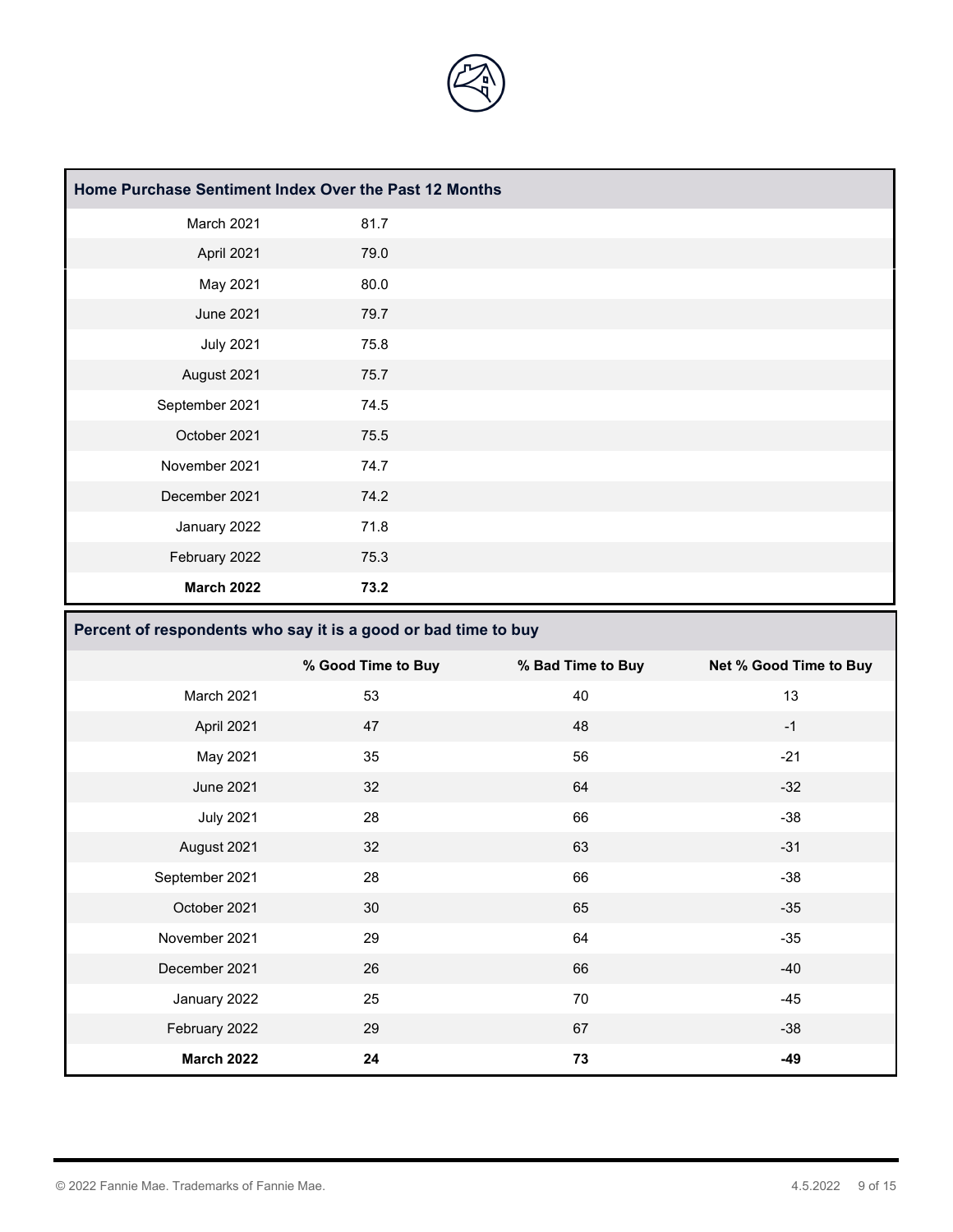

| Percent of respondents who say it is a good or bad time to sell |                     |                    |                         |  |  |
|-----------------------------------------------------------------|---------------------|--------------------|-------------------------|--|--|
|                                                                 | % Good Time to Sell | % Bad Time to Sell | Net % Good Time to Sell |  |  |
| March 2021                                                      | 61                  | 28                 | 33                      |  |  |
| April 2021                                                      | 67                  | 26                 | 41                      |  |  |
| May 2021                                                        | 67                  | 25                 | 42                      |  |  |
| <b>June 2021</b>                                                | 77                  | 15                 | 62                      |  |  |
| <b>July 2021</b>                                                | 75                  | 20                 | 55                      |  |  |
| August 2021                                                     | 73                  | 19                 | 54                      |  |  |
| September 2021                                                  | 74                  | 19                 | 55                      |  |  |
| October 2021                                                    | 77                  | 17                 | 60                      |  |  |
| November 2021                                                   | 74                  | 21                 | 53                      |  |  |
| December 2021                                                   | 76                  | 17                 | 59                      |  |  |
| January 2022                                                    | 69                  | 22                 | 47                      |  |  |
| February 2022                                                   | 72                  | 22                 | 50                      |  |  |
| <b>March 2022</b>                                               | 74                  | 21                 | 53                      |  |  |

**Percent of respondents who say home prices will go up, go down, or stay the same in the next 12 months**

|                   | % Go Up | % Go Down | % Stay the Same | <b>Net % Prices</b><br>Will Go Up |
|-------------------|---------|-----------|-----------------|-----------------------------------|
| March 2021        | 50      | 14        | 29              | 36                                |
| April 2021        | 49      | 17        | 27              | 32                                |
| May 2021          | 47      | 17        | 29              | 30                                |
| <b>June 2021</b>  | 48      | 21        | 25              | 27                                |
| <b>July 2021</b>  | 46      | 21        | 27              | 25                                |
| August 2021       | 40      | 24        | 31              | 16                                |
| September 2021    | 37      | 24        | 33              | 13                                |
| October 2021      | 39      | 22        | 32              | 17                                |
| November 2021     | 45      | 21        | 28              | 24                                |
| December 2021     | 44      | 19        | 30              | 25                                |
| January 2022      | 43      | 14        | 35              | 29                                |
| February 2022     | 46      | 16        | 32              | 30                                |
| <b>March 2022</b> | 48      | 20        | 28              | 28                                |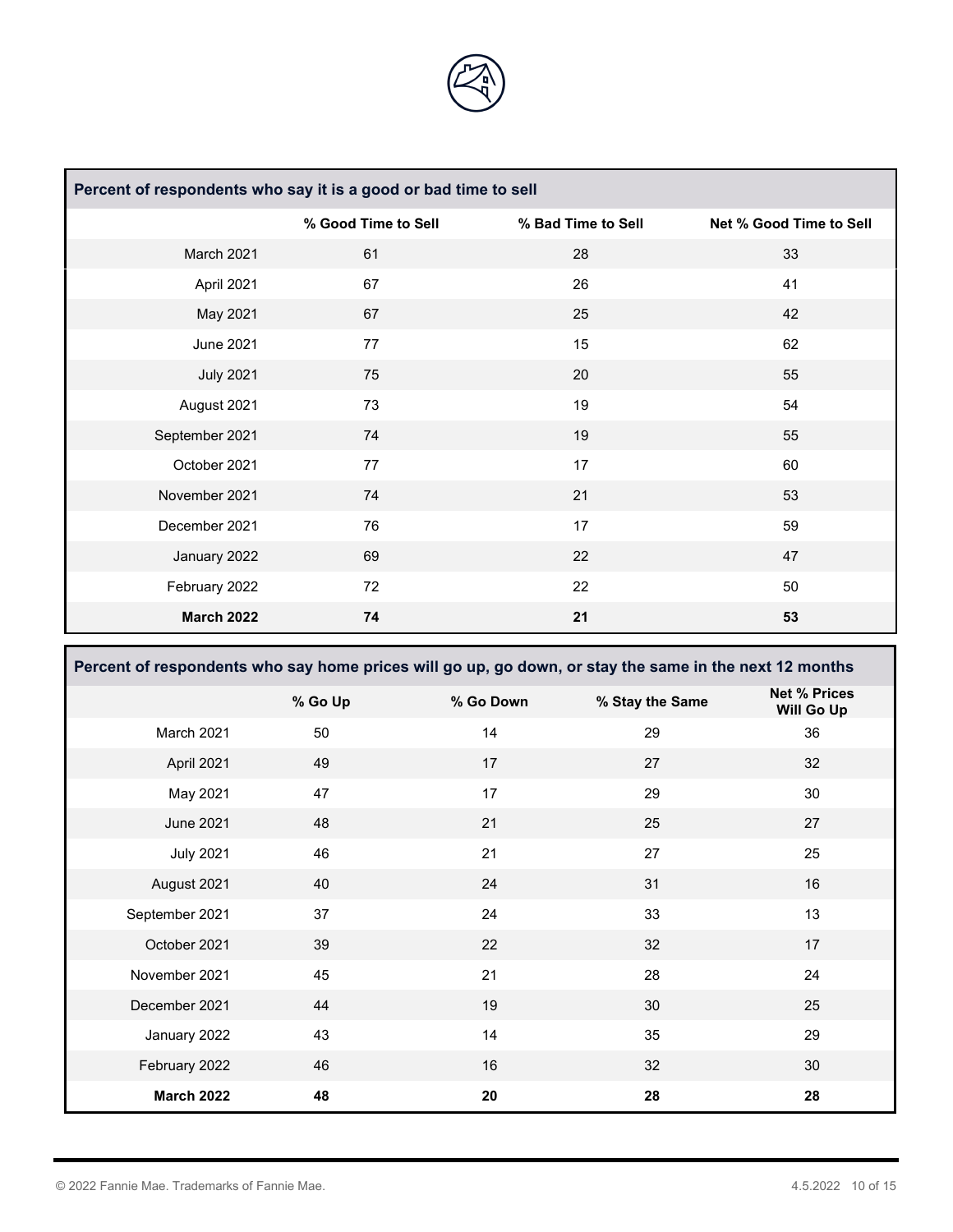

| Percent of respondents who say mortgage rates will go up, go down, or stay the same in the next 12 months |                  |                         |                 |                                           |
|-----------------------------------------------------------------------------------------------------------|------------------|-------------------------|-----------------|-------------------------------------------|
|                                                                                                           | % Go Up          | % Go Down               | % Stay the Same | <b>Net % Rates</b><br><b>Will Go Down</b> |
| March 2021                                                                                                | 54               | $\,6\,$                 | 34              | $-48$                                     |
| April 2021                                                                                                | 54               | $\boldsymbol{7}$        | 33              | $-47$                                     |
| May 2021                                                                                                  | 49               | $\,6\,$                 | 38              | $-43$                                     |
| <b>June 2021</b>                                                                                          | 57               | $\,6\,$                 | 30              | $-51$                                     |
| <b>July 2021</b>                                                                                          | 57               | $\mathbf 5$             | 31              | $-52$                                     |
| August 2021                                                                                               | 53               | $\,6\,$                 | 35              | $-47$                                     |
| September 2021                                                                                            | 51               | $\bf 8$                 | 33              | $-43$                                     |
| October 2021                                                                                              | 55               | $\sqrt{5}$              | 33              | $-50$                                     |
| November 2021                                                                                             | 58               | $\,$ 5 $\,$             | 32              | $-53$                                     |
| December 2021                                                                                             | 56               | $\overline{4}$          | 30              | $-52$                                     |
| January 2022                                                                                              | 58               | $\overline{4}$          | 28              | $-54$                                     |
| February 2022                                                                                             | 67               | $\sqrt{3}$              | 22              | $-64$                                     |
| <b>March 2022</b>                                                                                         | 69               | $\overline{\mathbf{4}}$ | 23              | $-65$                                     |
| Percent of employed respondents who say are concerned or not concerned about losing their job             |                  |                         |                 |                                           |
|                                                                                                           | % Concerned      |                         | % Not Concerned | <b>Net % Not Concerned</b>                |
| March 2021                                                                                                | 17               |                         | 82              | 65                                        |
| April 2021                                                                                                | 16               |                         | 80              | 64                                        |
| May 2021                                                                                                  | 12               |                         | 87              | 75                                        |
| <b>June 2021</b>                                                                                          | 11               |                         | 88              | 77                                        |
| <b>July 2021</b>                                                                                          | 13               |                         | 84              | 71                                        |
| August 2021                                                                                               | 15               |                         | 82              | 67                                        |
| September 2021                                                                                            | 16               |                         | 81              | 65                                        |
| October 2021                                                                                              | 15               |                         | 84              | 69                                        |
| November 2021                                                                                             | 15               |                         | 83              | 68                                        |
| December 2021                                                                                             | 16               |                         | 82              | 66                                        |
| January 2022                                                                                              | 17               |                         | 78              | 61                                        |
| February 2022                                                                                             |                  |                         | 87              | 78                                        |
|                                                                                                           | $\boldsymbol{9}$ |                         |                 |                                           |

 $\Box$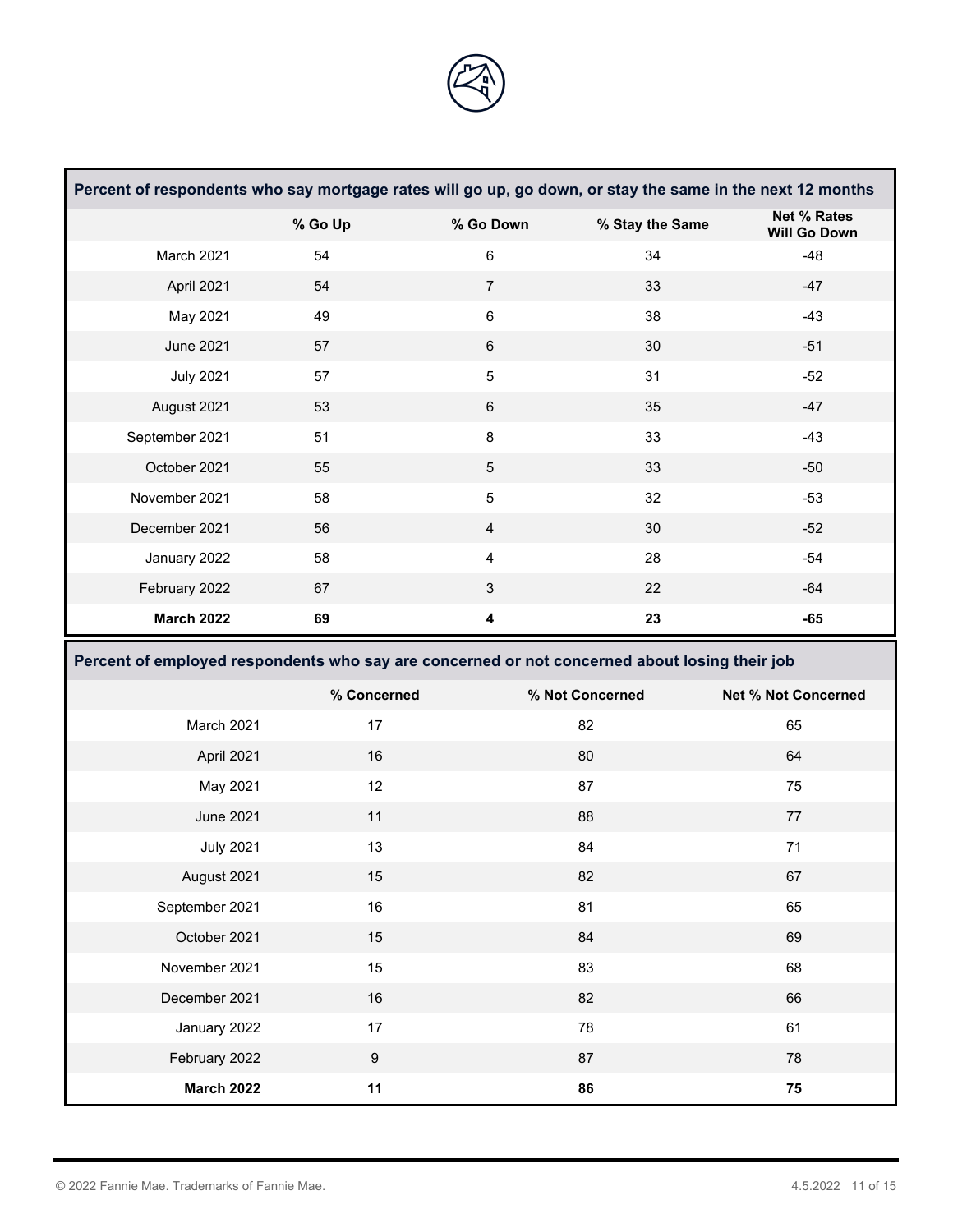

| Percent of respondents who say their household income is higher, lower, or about the same compared to 12 months ago |                        |                       |                       |                |
|---------------------------------------------------------------------------------------------------------------------|------------------------|-----------------------|-----------------------|----------------|
|                                                                                                                     | % Significantly Higher | % Significantly Lower | % About the Same      | Net % Higher   |
| March 2021                                                                                                          | 25                     | 15                    | 56                    | $10\,$         |
| April 2021                                                                                                          | 21                     | 17                    | 57                    | $\overline{4}$ |
| May 2021                                                                                                            | 29                     | 13                    | 54                    | 16             |
| <b>June 2021</b>                                                                                                    | 27                     | 13                    | 56                    | 14             |
| <b>July 2021</b>                                                                                                    | 27                     | 14                    | 56                    | 13             |
| August 2021                                                                                                         | 26                     | 12                    | 59                    | 14             |
| September 2021                                                                                                      | 27                     | 13                    | 57                    | 14             |
| October 2021                                                                                                        | 23                     | 12                    | 62                    | 11             |
| November 2021                                                                                                       | 23                     | 13                    | 61                    | 10             |
| December 2021                                                                                                       | 23                     | 17                    | 59                    | $6\phantom{1}$ |
| January 2022                                                                                                        | 26                     | 14                    | 56                    | 12             |
| February 2022                                                                                                       | 27                     | 12                    | 56                    | 15             |
| <b>March 2022</b>                                                                                                   | 29                     | 13                    | 53                    | 16             |
| Average home/rental price change expectation                                                                        |                        |                       |                       |                |
|                                                                                                                     | % Home Price Change    |                       | % Rental Price Change |                |
| March 2021                                                                                                          | $3.0\,$                |                       | 5.3                   |                |
| April 2021                                                                                                          | 1.9                    |                       | 5.8                   |                |
| May 2021                                                                                                            | 3.8                    |                       | $7.0\,$               |                |
| <b>June 2021</b>                                                                                                    | 1.9                    |                       | 5.9                   |                |
| <b>July 2021</b>                                                                                                    | 2.7                    |                       | 6.9                   |                |
| August 2021                                                                                                         | $1.8\,$                |                       | 6.1                   |                |
|                                                                                                                     |                        |                       |                       |                |
| September 2021                                                                                                      | 1.1                    |                       | 6.1                   |                |
| October 2021                                                                                                        | 1.8                    |                       | 6.3                   |                |
| November 2021                                                                                                       | 1.9                    |                       | $6.9\,$               |                |
| December 2021                                                                                                       | 2.9                    |                       | $6.9\,$               |                |
| January 2022                                                                                                        | 3.2                    |                       | 7.4                   |                |
| February 2022                                                                                                       | 3.0                    |                       | 7.1                   |                |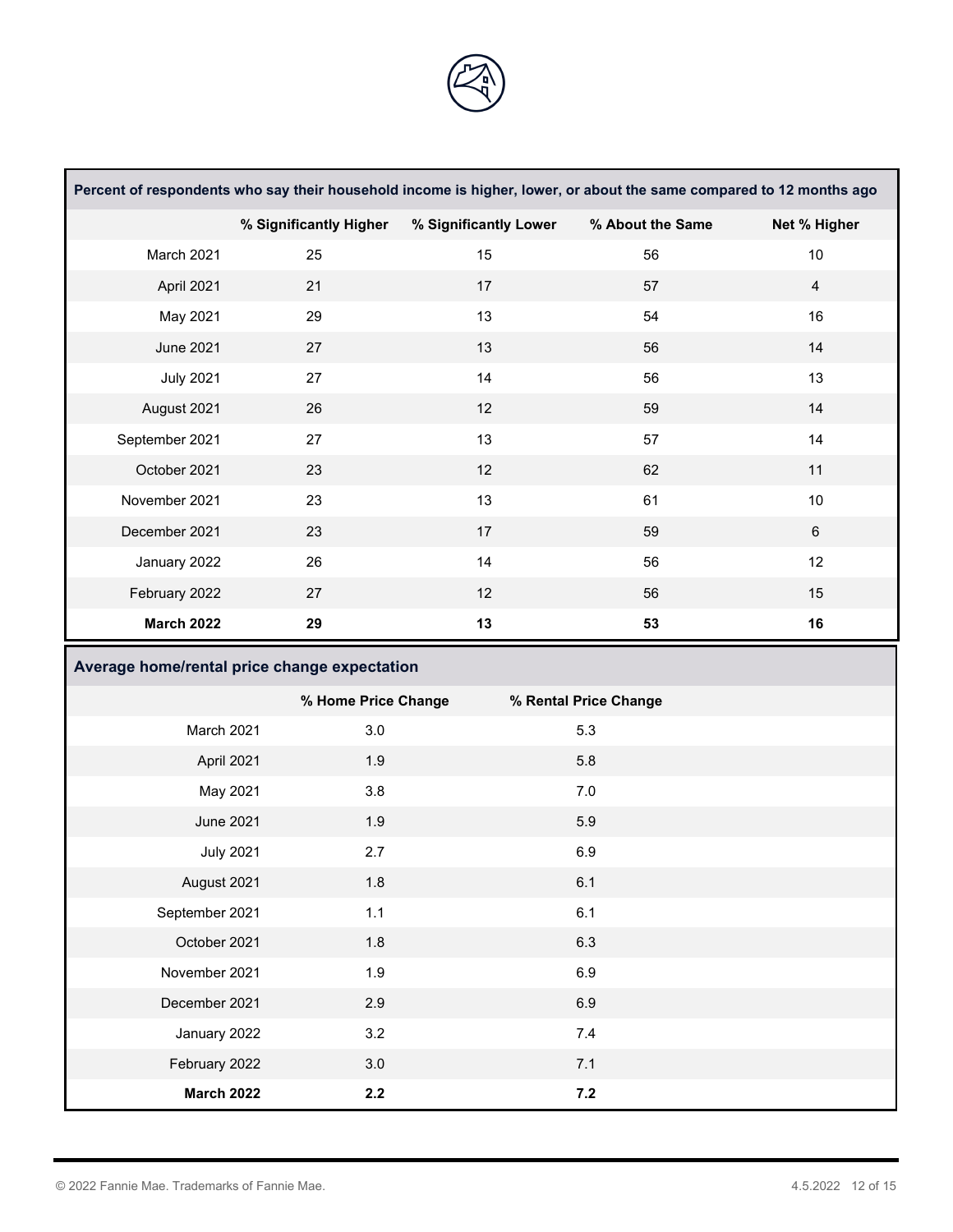

| Percent of respondents who say home rental prices will go up, go down, or stay the same in the next 12<br>months |         |                         |                 |  |  |
|------------------------------------------------------------------------------------------------------------------|---------|-------------------------|-----------------|--|--|
|                                                                                                                  | % Go Up | % Go Down               | % Stay the Same |  |  |
| March 2021                                                                                                       | 56      | $\boldsymbol{4}$        | 32              |  |  |
| April 2021                                                                                                       | 58      | $\sqrt{5}$              | 30              |  |  |
| May 2021                                                                                                         | 61      | $\,6\,$                 | 26              |  |  |
| <b>June 2021</b>                                                                                                 | 64      | $\sqrt{5}$              | 25              |  |  |
| <b>July 2021</b>                                                                                                 | 64      | $\,6\,$                 | 26              |  |  |
| August 2021                                                                                                      | 61      | $6\phantom{1}$          | 28              |  |  |
| September 2021                                                                                                   | 59      | $\,6\,$                 | 30              |  |  |
| October 2021                                                                                                     | 63      | $\,6\,$                 | 25              |  |  |
| November 2021                                                                                                    | 67      | $\overline{5}$          | 25              |  |  |
| December 2021                                                                                                    | 68      | $\overline{4}$          | 24              |  |  |
| January 2022                                                                                                     | 68      | $\mathbf{3}$            | 23              |  |  |
| February 2022                                                                                                    | 69      | $\mathsf 3$             | 25              |  |  |
| <b>March 2022</b>                                                                                                | 68      | $\overline{\mathbf{5}}$ | 24              |  |  |
|                                                                                                                  |         |                         |                 |  |  |

| Percent of respondents who say they would buy or rent if they were going to move |       |        |  |  |  |
|----------------------------------------------------------------------------------|-------|--------|--|--|--|
|                                                                                  | % Buy | % Rent |  |  |  |
| March 2021                                                                       | 66    | 27     |  |  |  |
| April 2021                                                                       | 69    | 28     |  |  |  |
| May 2021                                                                         | 72    | 23     |  |  |  |
| <b>June 2021</b>                                                                 | 68    | 27     |  |  |  |
| <b>July 2021</b>                                                                 | 69    | 28     |  |  |  |
| August 2021                                                                      | 70    | 24     |  |  |  |
| September 2021                                                                   | 67    | 28     |  |  |  |
| October 2021                                                                     | 69    | 26     |  |  |  |
| November 2021                                                                    | 69    | 27     |  |  |  |
| December 2021                                                                    | 66    | 29     |  |  |  |
| January 2022                                                                     | 66    | 28     |  |  |  |
| February 2022                                                                    | 67    | 27     |  |  |  |
| <b>March 2022</b>                                                                | 66    | 28     |  |  |  |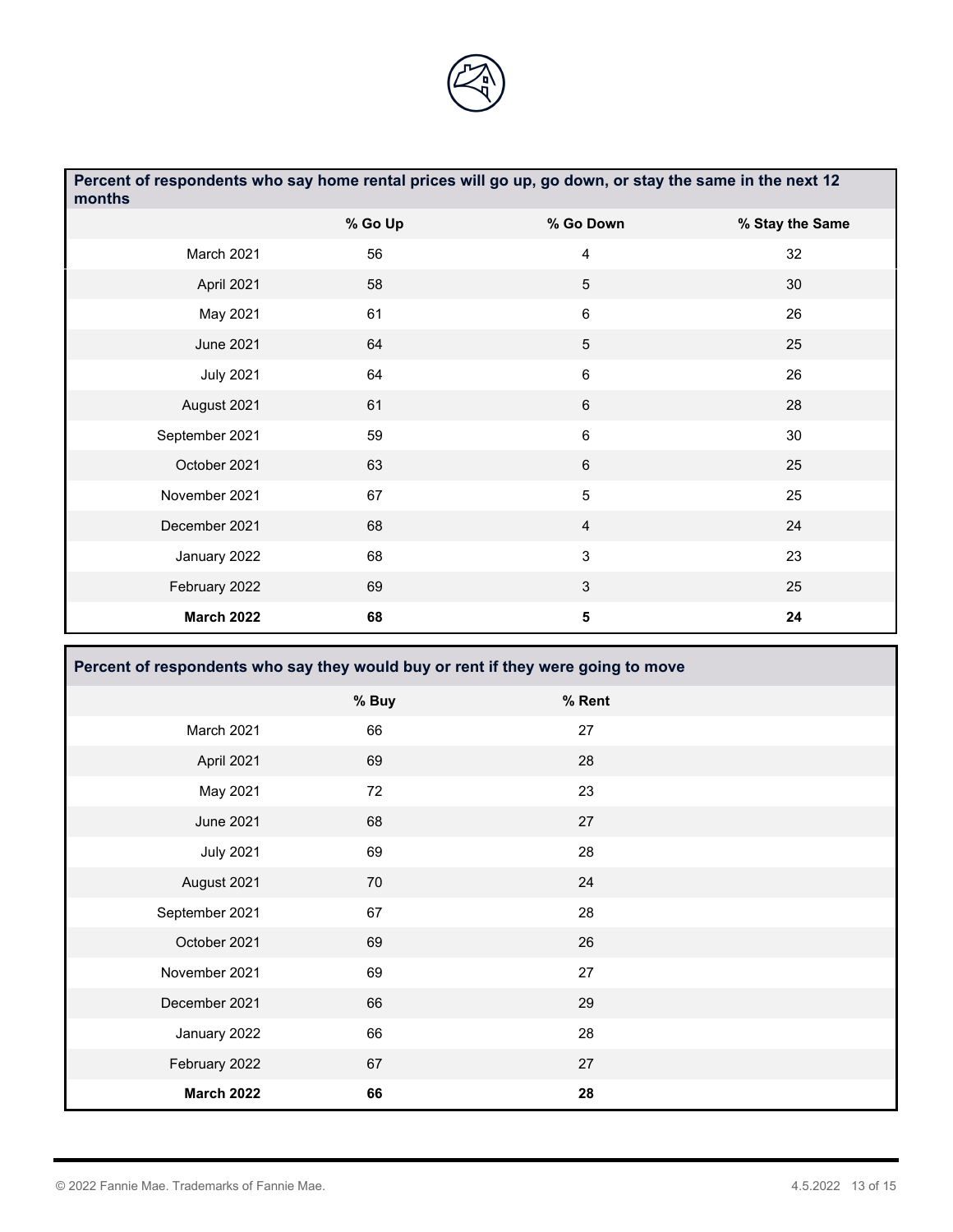

| Percent of respondents who think it would be difficult or easy for them to get a home mortgage today |             |            |  |  |  |
|------------------------------------------------------------------------------------------------------|-------------|------------|--|--|--|
|                                                                                                      | % Difficult | % Easy     |  |  |  |
| March 2021                                                                                           | 37          | 58         |  |  |  |
| April 2021                                                                                           | 36          | 58         |  |  |  |
| May 2021                                                                                             | 35          | 60         |  |  |  |
| <b>June 2021</b>                                                                                     | 33          | 62         |  |  |  |
| <b>July 2021</b>                                                                                     | 37          | 60         |  |  |  |
| August 2021                                                                                          | 34          | 63         |  |  |  |
| September 2021                                                                                       | 37          | 60         |  |  |  |
| October 2021                                                                                         | 37          | 60         |  |  |  |
| November 2021                                                                                        | 38          | 58         |  |  |  |
| December 2021                                                                                        | 37          | 59         |  |  |  |
| January 2022                                                                                         | 40          | 54         |  |  |  |
| February 2022                                                                                        | 38          | 58         |  |  |  |
| <b>March 2022</b>                                                                                    | 41          | ${\bf 57}$ |  |  |  |

| Percent of respondents who expect their personal financial situation to get better, get worse, or stay the same in<br>the next 12 months |              |             |                 |  |  |
|------------------------------------------------------------------------------------------------------------------------------------------|--------------|-------------|-----------------|--|--|
|                                                                                                                                          | % Get Better | % Get Worse | % Stay the Same |  |  |
| March 2021                                                                                                                               | 47           | 15          | 35              |  |  |
| April 2021                                                                                                                               | 44           | 17          | 36              |  |  |
| May 2021                                                                                                                                 | 44           | 16          | 39              |  |  |
| <b>June 2021</b>                                                                                                                         | 41           | 16          | 40              |  |  |
| <b>July 2021</b>                                                                                                                         | 43           | 16          | 38              |  |  |
| August 2021                                                                                                                              | 41           | 18          | 38              |  |  |
| September 2021                                                                                                                           | 40           | 18          | 40              |  |  |
| October 2021                                                                                                                             | 41           | 21          | 35              |  |  |
| November 2021                                                                                                                            | 41           | 21          | 36              |  |  |
| December 2021                                                                                                                            | 43           | 22          | 34              |  |  |
| January 2022                                                                                                                             | 38           | 20          | 41              |  |  |
| February 2022                                                                                                                            | 41           | 20          | 38              |  |  |
| <b>March 2022</b>                                                                                                                        | 40           | 25          | 35              |  |  |